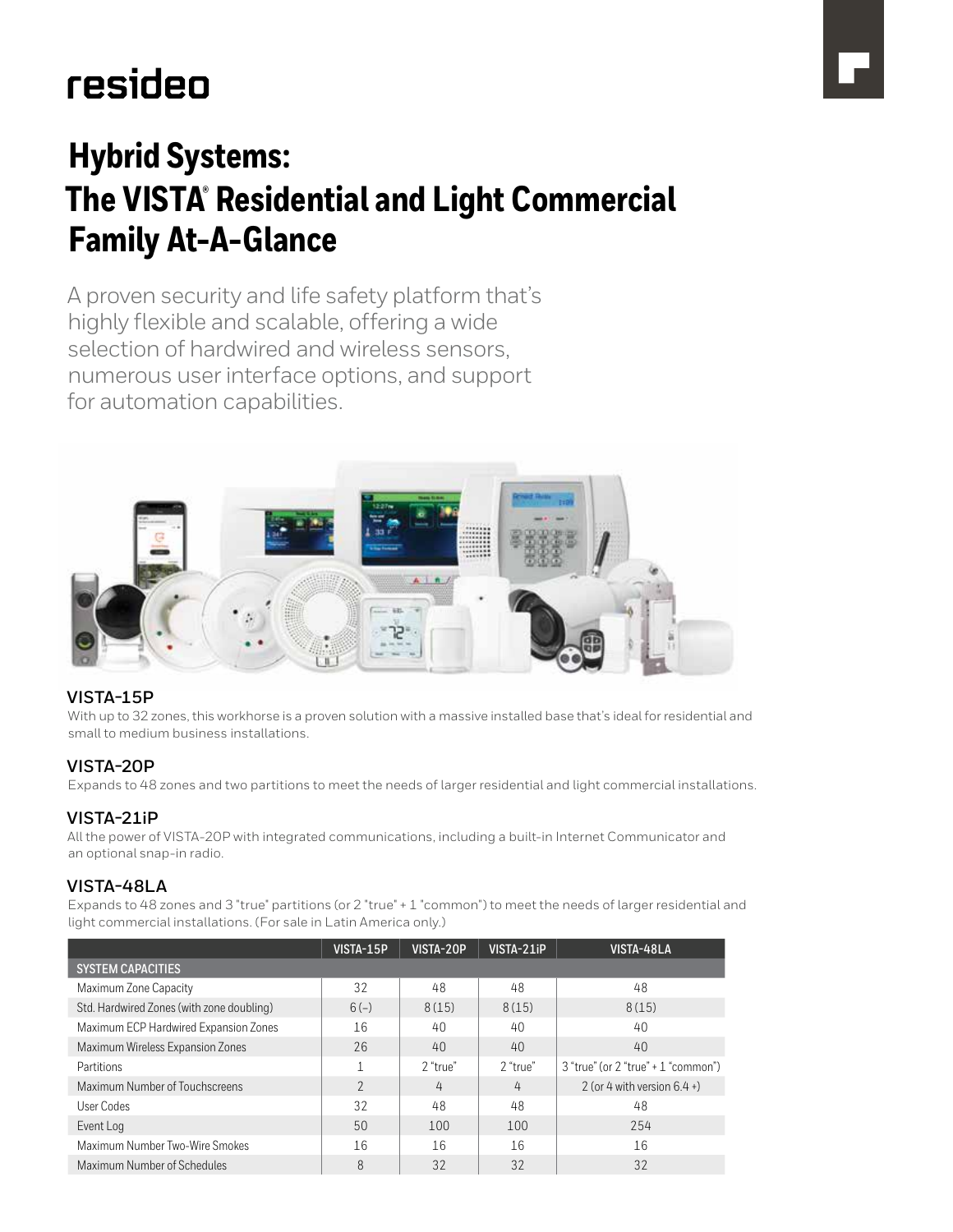# **CONTROL PANEL**



**VISTA-15P** Control Panel **VISTA-15PSIA**

Control Panel for SIA Certifications **VISTA-20P** Control Panel

# **KEYPAD OPTIONS**

### **GRAPHIC TOUCHSCREENS WIRELESS KEYPADS**











 $\begin{array}{l} \frac{1}{2} & \mbox{if $0 \leq t \leq 1$}\\ \frac{1}{2} & \mbox{if $0 \leq t \leq 1$}\\ \frac{1}{2} & \mbox{if $0 \leq t \leq 1$}\\ \frac{1}{2} & \mbox{if $0 \leq t \leq 1$}\\ \end{array}$ 

崖

Fixed Language Display Keypad **6160**

**6148 6148SP\*\***

32 Character Alpha Display Keypad

**Resideo Total Connect 2.0 and** 

**Security** – Transmission of alarm signals **Smart Security** – Security plus remote control of security functions and system notifications **Smart Home** – Smart Security plus automation services for controlling lights, smart scenes and Amazon Alexa

**AlarmNet Plans**





**VISTA-20PSIA**

**VISTA-20PUL**

**VISTA21iPLTE**

**TUXEDOW TUXEDOWC** 7" Color Touchscreen Keypad with Voice and Automation

**6164US 6164SP** Deluxe Custom

Control Panel for SIA Certifications

Cabinet with Commercial UL Listings

Control Panel with built-in IP and optional LTE Radio



**4204** Intelligent Four Zone Relay Board

**4219** Wired Eight Zone Expander

**4229**

Wired Eight Zone Expander/ Two Zone Relay Board





≣

**5828** Wireless Fixed English Keypad **5828V**

**V21SIALTE**

**VISTA-48LA**

Wireless Fixed English Voice Keypad

Control Panel for SIA Certifications

Control Panel for sale in Latin America only.

### **KEYPADS WITH INTEGRATED RECEIVERS**



Fixed Language Integrated Keypad/Transceiver

**6160RF** Deluxe Custom Alpha Integrated Keypad/Transceiver

## **APP ZONE EXPANDERS WIRELESS RECEIVERS/REPEATERS**



**5800RP** Wireless Repeater **5883H** Wireless Transceiver

### **COMMUNICATORS**



**LTE-XA** (AT&T) 4G LTE Communicator **LTE-IA** (AT&T) 4G LTE and Internet Multi-Path Communicator



**7847i**  Internet Communicator

**7847i-E** Enterprise IP Communicator

**VIDEO/AUTOMATION**





**IPCAM-WOC1** HD Wi-Fi Outdoor Video Camera

**IPCAM-WIC2** HD Wi-Fi® Indoor Video Camera



**TH6320ZW2003** T6 Z-Wave® Thermostat





**TUXEDOW TUXEDOWC** 7" Color Touchscreen Keypad with Voice and Automation



### **Z-WAVE PLUS™ LIGHTING CONTROL**



도

П  $\blacksquare$  **Z5SWPIO** Plug-in Outdoor Switch, Black



**Z5SWPID** Plug-in Switch/ Dual Outlet



**Z5OUTLET** Outlet





**Z53WSWITCH** Auxiliary 3-Way Switch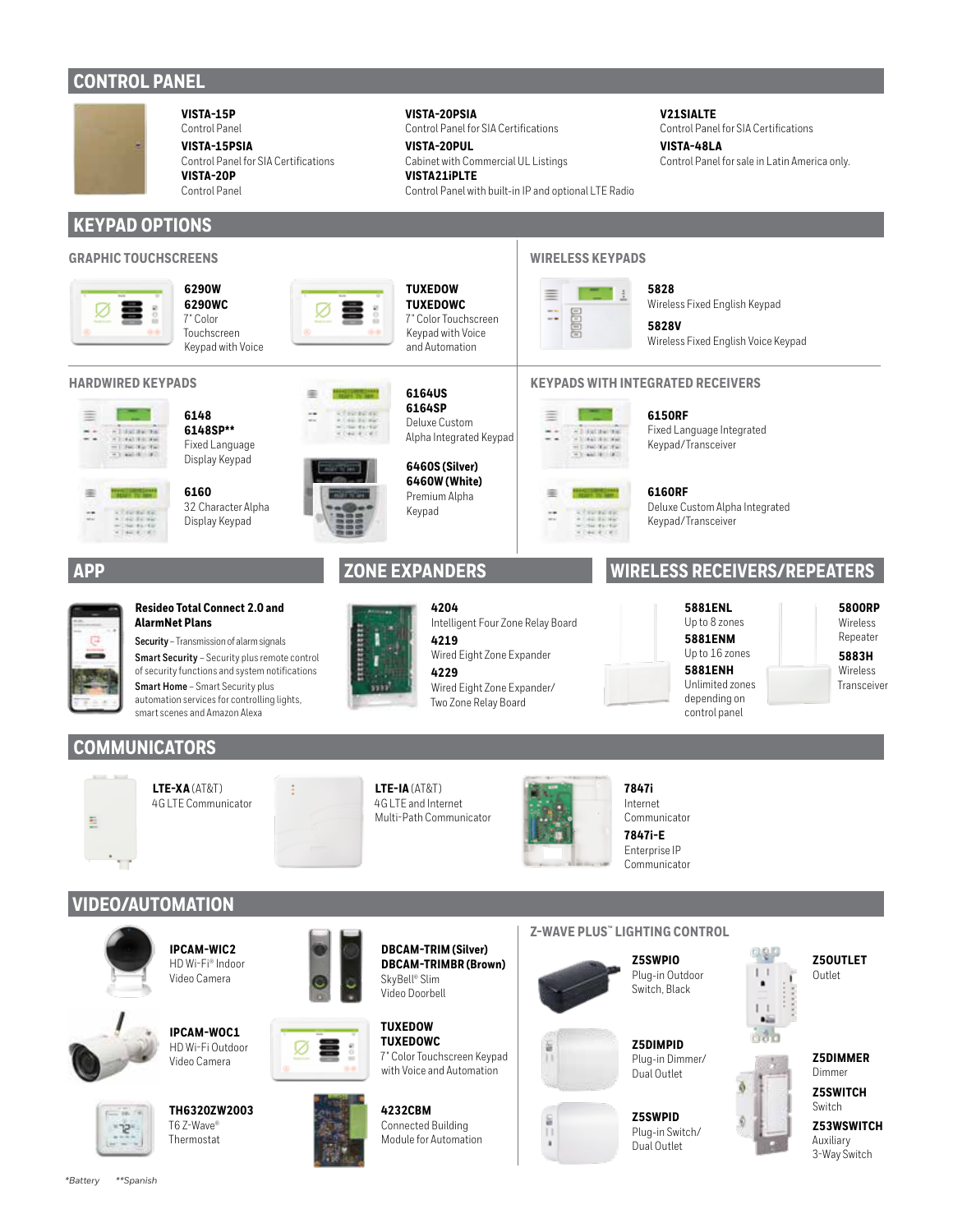## **SECURITY AND SAFETY**